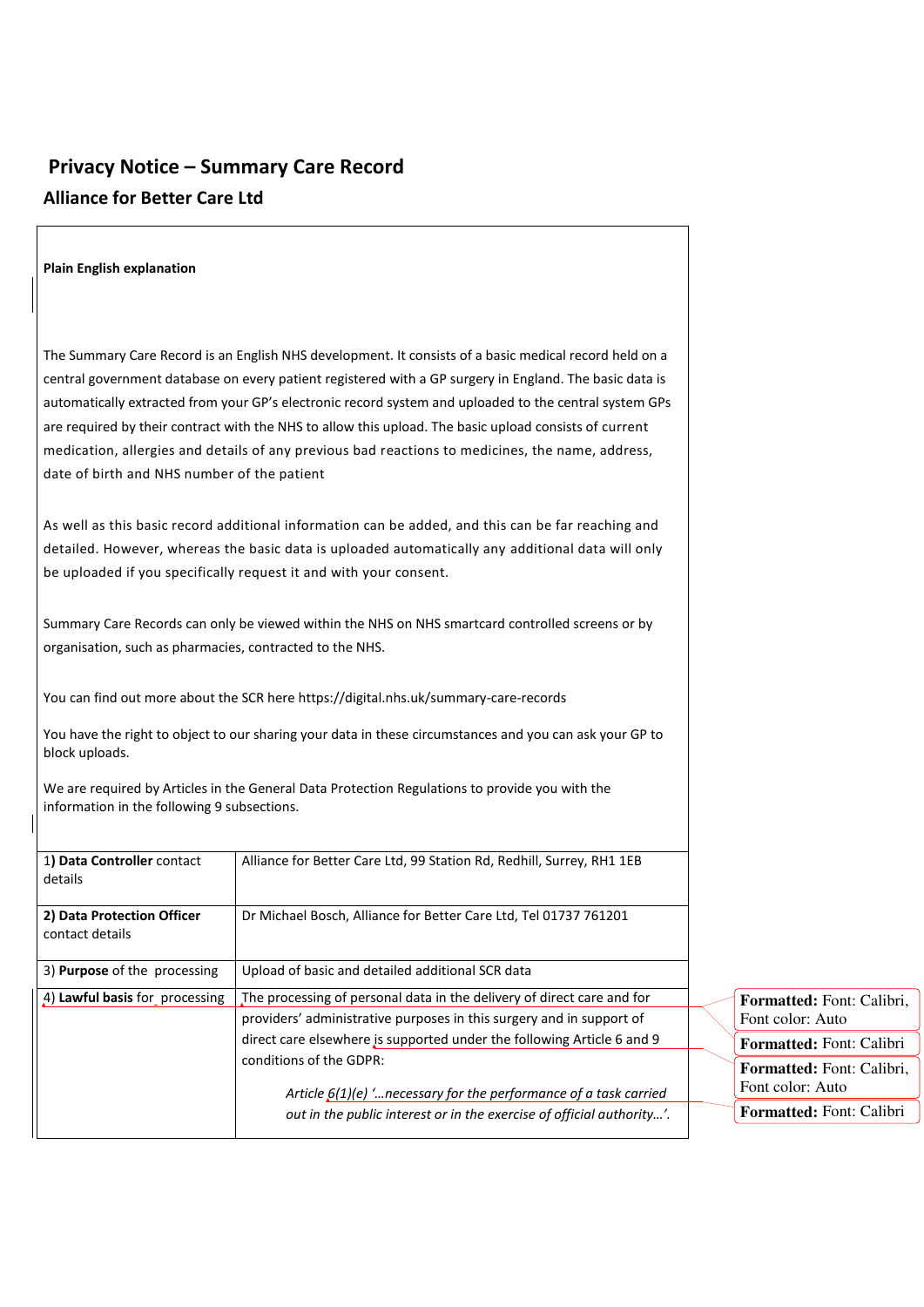## **Privacy Notice – Summary Care Record**

|                                | Article 9(2)(h) 'necessary for the purposes of preventative or             |  |
|--------------------------------|----------------------------------------------------------------------------|--|
|                                | occupational medicine for the assessment of the working capacity           |  |
|                                | of the employee, medical diagnosis, the provision of health or             |  |
|                                | social care or treatment or the management of health or social             |  |
|                                | care systems and services"                                                 |  |
|                                |                                                                            |  |
|                                | We will also recognise your rights established under UK case law           |  |
|                                | collectively known as the "Common Law Duty of Confidentiality"             |  |
| 5) Recipient or categories of  | The data will be shared with Health and care professionals and support     |  |
| recipients of the processed    | staff in this surgery and at hospitals, diagnostic and treatment centres   |  |
| data                           | who contribute to your personal care.                                      |  |
| 6) Rights to object            | You have the right to object to some or all the information being          |  |
|                                | processed under Article 21. Please contact the Data Controller or the      |  |
|                                | practice. You should be aware that this is a right to raise an objection,  |  |
|                                | that is not the same as having an absolute right to have your wishes       |  |
|                                | granted in every circumstance                                              |  |
| 7) Right to access and correct | You have the right to access the data that is being shared and have any    |  |
|                                | inaccuracies corrected. There is no right to have accurate medical         |  |
|                                | records deleted except when ordered by a court of Law.                     |  |
| 8) Retention period            | The data will be retained in line with the law and national guidance.      |  |
|                                | https://digital.nhs.uk/article/1202/Records-Management-Code-of-            |  |
|                                | Practice-for-Health-and-Social-Care-2016                                   |  |
| 9) Right to Complain.          | You have the right to complain to the Information Commissioner's Office,   |  |
|                                | you can use this link https://ico.org.uk/global/contact-us/                |  |
|                                |                                                                            |  |
|                                | or calling their helpline Tel: 0303 123 1113 (local rate) or 01625 545 745 |  |
|                                | (national rate)                                                            |  |
|                                |                                                                            |  |
|                                | There are National Offices for Scotland, Northern Ireland and Wales, (see  |  |
|                                | ICO website)                                                               |  |
|                                |                                                                            |  |

**Formatted:** Font: Calibri, Font color: Auto

\* "Common Law Duty of Confidentiality", common law is not written out in one document like an Act of Parliament. It is a form of law based on previous court cases decided by judges; hence, it is also referred to as 'judge-made' or case law. The law is applied by reference to those previous cases, so common law is also said to be based on precedent.

The general position is that if information is given in circumstances where it is expected that a duty of confidence applies, that information cannot normally be disclosed without the information provider's consent.

In practice, this means that all patient information, whether held on paper, computer, visually or audio recorded, or held in the memory of the professional, must not normally be disclosed without the consent of the patient. It is irrelevant how old the patient is or what the state of their mental health is; the duty still applies.

Three circumstances making disclosure of confidential information lawful are:

- where the individual to whom the information relates has consented;
- where disclosure is in the public interest; and